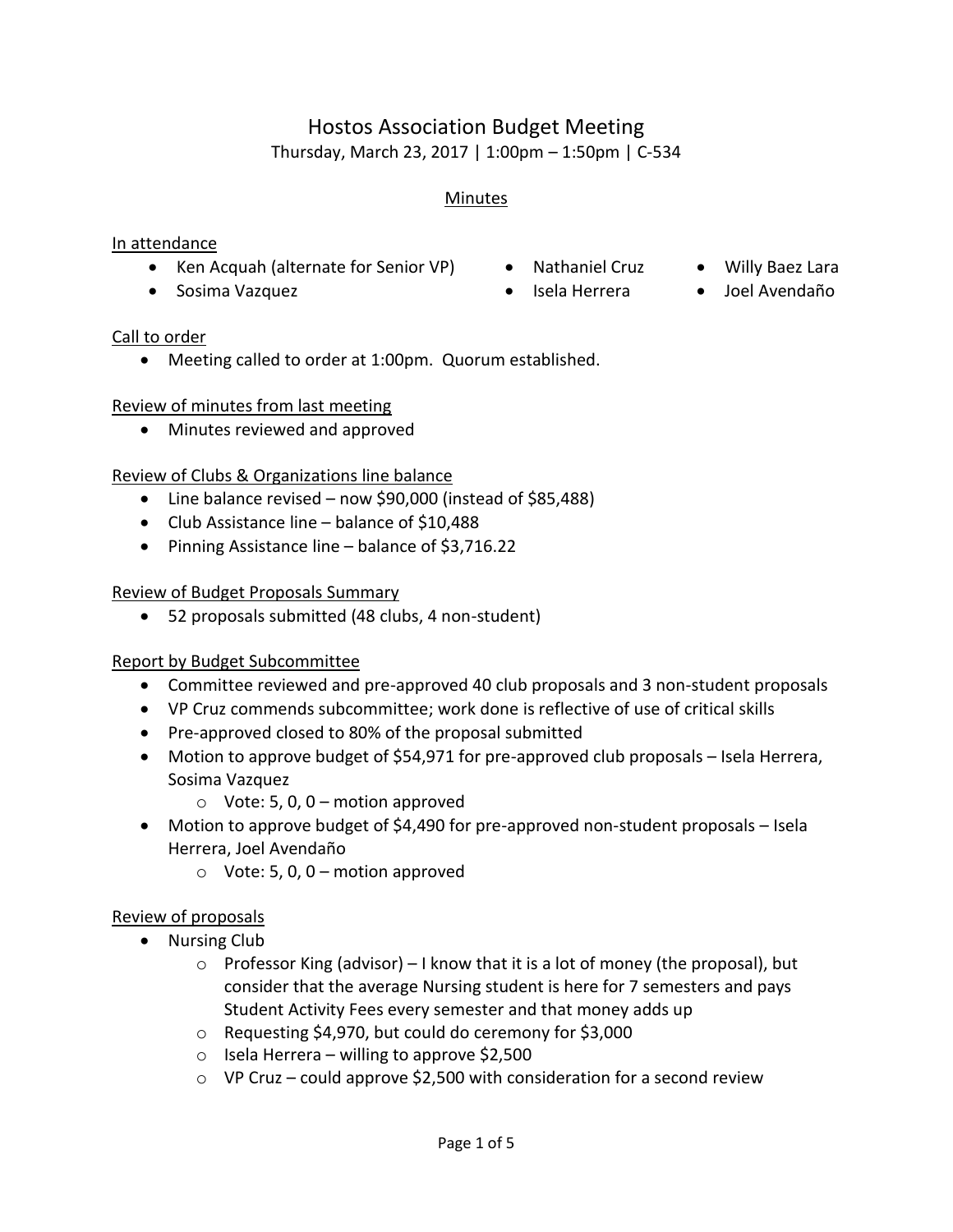- $\circ$  Motion to approve budget of \$2,500 (\$1,500 C&O + \$1,000 Pinning Assistance) with consideration for a second review – Isela Herrera, Joel Avendaño
	- Vote: 5, 0,  $0$  motion approved
- Pre-Allied Health Club
	- o Department able to raise standardized testing scores
	- $\circ$  Requesting funds to offer scholarships to students who need extra assistance preparing for exams
	- o Would allocate as needed for online workshop
	- o Sosima Vazquez request seems to be coming from department; would like student perspective
	- o Can students contribute \$25 (with the Association contributing \$75 per student)?
	- $\circ$  Motion to approve budget of \$3,000 (\$1,500 C&O + \$1,500 Club Assistance) with the condition that students contribute \$25 of the cost – Sosima Vazquez, Isela Herrera
		- Vote: 5, 0,  $0$  motion approved
- Veterans Club
	- $\circ$  Planning four (4) events to help build comradery
	- o Willy Baez not supportive of the idea of the Yankee game and Bronx Zoo trip
	- $\circ$  Reasons: Only 20 students per event; encouraging students to do events that benefit more students at the college
	- o Club officer wanted to continue Yankee game tradition (went last couple of years)
	- o Motion to approve budget of \$1,700 Willy Baez, Sosima Vazquez
		- Vote: 5, 0, 0 motion approved
- Physics Club, Science Club, Robotics Club and STEM Research Club
	- o Organizing 3 strong events
	- $\circ$  T-shirts show unity in unity, there is strength
	- o Motion to award budget of \$1,600 to each club Isela Herrera, Sosima Vazquez
		- Vote: 5, 0, 0 motion approved
- X-Ray Club
	- $\circ$  Proposal revised forgot to include awards which increases budget to \$2,600
	- $\circ$  Motion to approve budget of \$2,500 (\$1,500 C&O + \$1,000 Pinning Assistance) Isela Herrera, Willy Baez
		- Vote: 5, 0, 0 motion approved
- Dental Hygiene Club
	- $\circ$  Motion to approve budget of \$2,372 (\$1,500 C&O + \$872 Pinning Assistance) Isela Herrera, Sosima Vazquez
		- Vote: 5, 0,  $0$  motion approved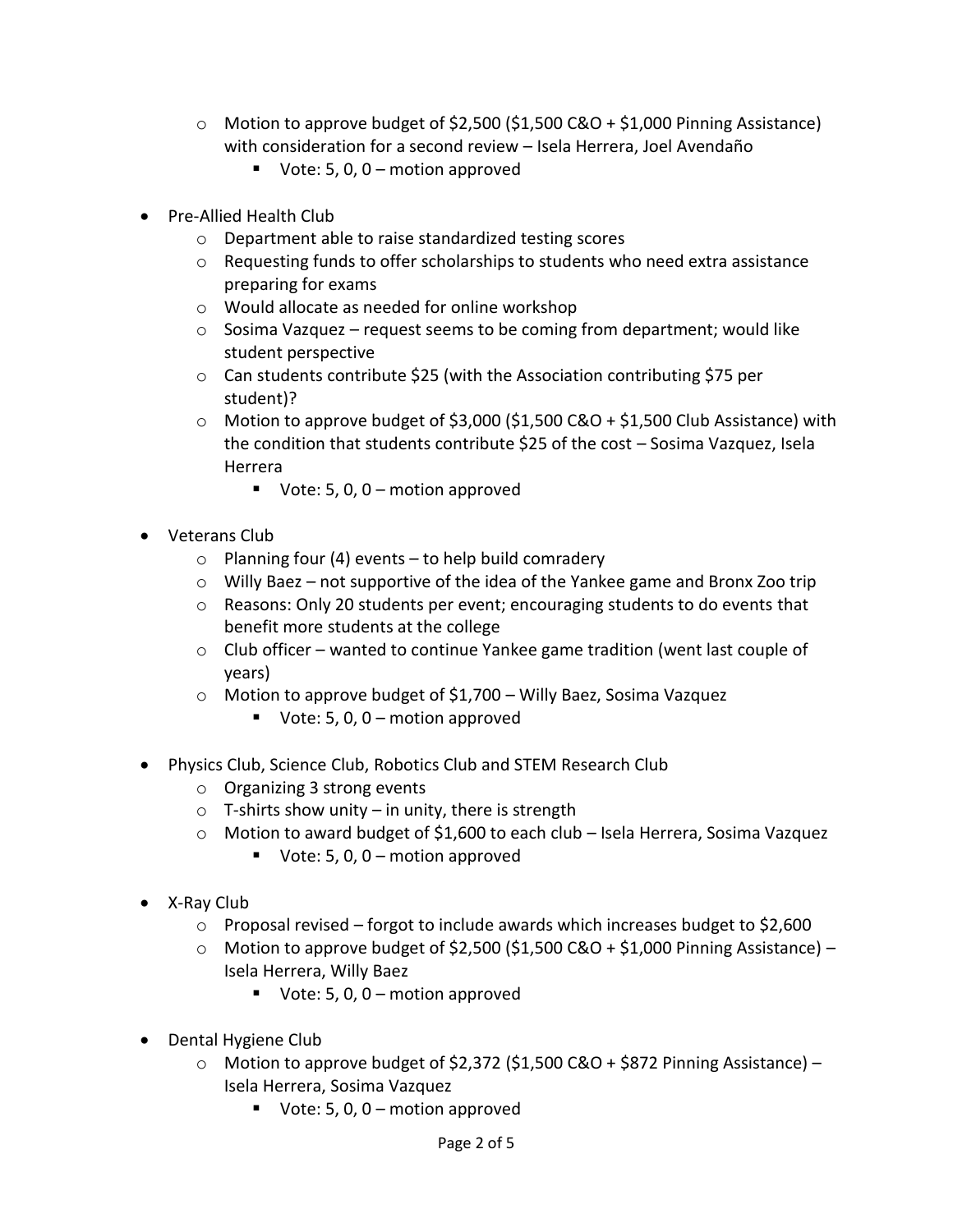#### **Assessment**

- 48 of 49 clubs submitted proposals and were approved (around 95%)
- VP Cruz Do you consider that the funds that you approved were a good investment?
	- o Isela Herrera Attended many of the activities; many of them were worth it. No feedback in terms of trips (did not attend).
- Pinning Assistance line helped avoid funds being consumed by Allied Health clubs
- Subcommittee saved a lot of time (by reviewing proposals in advanced)
- VP Cruz hoping that the clubs could have mini retreats to help things run more smoothly
	- o Willy Baez thought about doing a camp; open to all students, not just club leaders

#### Adjournment

Meeting adjourned at 1:40pm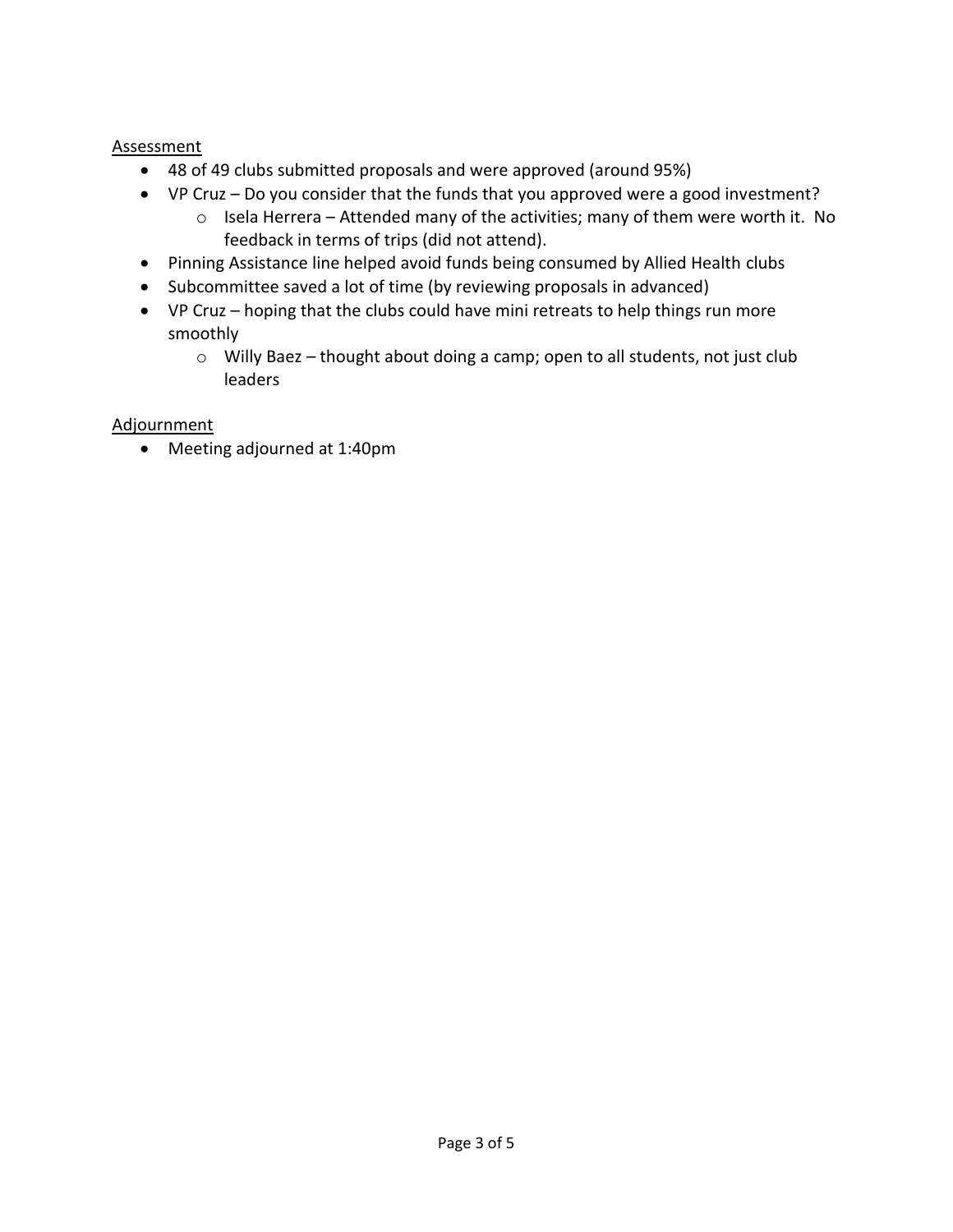# Hostos Association Meeting Thursday, March 23, 2017 | 1:50pm – 2:00pm | C-534

# Minutes

#### In attendance

- Ken Acquah (alternate for Senior VP) Nathaniel Cruz Jerry Rosa
- Willy Baez Lara Sosima Vazquez Isela Herrera
- Joel Avendaño

- 
- -

### Call to order

Meeting called to order at 1:42pm. Quorum established.

# Certification of Budget Meeting transactions

 Motion to certify Budget Meeting transactions – Jerry Rosa, Sosima Vazquez  $\circ$  Vote: 6, 0, 0 – motion approved

# Review of line balances

- Clubs & Organizations has an approximate balance of \$20,051
- Club Assistance has an approximate balance of \$8,988
- Pinning Assistance has an approximate balance of \$844

# Filters for water refill stations

- Willy Baez I do not see why the students need to pay for the filters. Could the administration pay for them?
- VP Cruz will see if SDEM or Administration & Finance could cover the cost in the future
- Motion to approve \$1,049.91 for water filters with the condition that there is a discussion with SDEM and Administration & Finance regarding purchasing future filters – Willy Baez, Joel Avendaño
	- $\circ$  Vote: 6, 0, 0 motion approved (Club Assistance)

# SOAR Retreat

- SGA and Student Activities set aside funds, but still need \$3,856 to cover the rest of the costs
- Motion to approve \$3,856 for SOAR Retreat Sosima Vazquez, Isela Herrera
	- $\circ$  Vote: 6, 0, 0 motion approved (Club Assistance)

# Charging stations

- $\bullet$  Isela Herrera I do not agree with this request; it is too frivolous
- Joel Avendaño I do not agree either, we have outlets that students can use
- Sosima Vazquez Students charge phones while in class. Not a priority. Class should be the priority.
- Proposal rejected